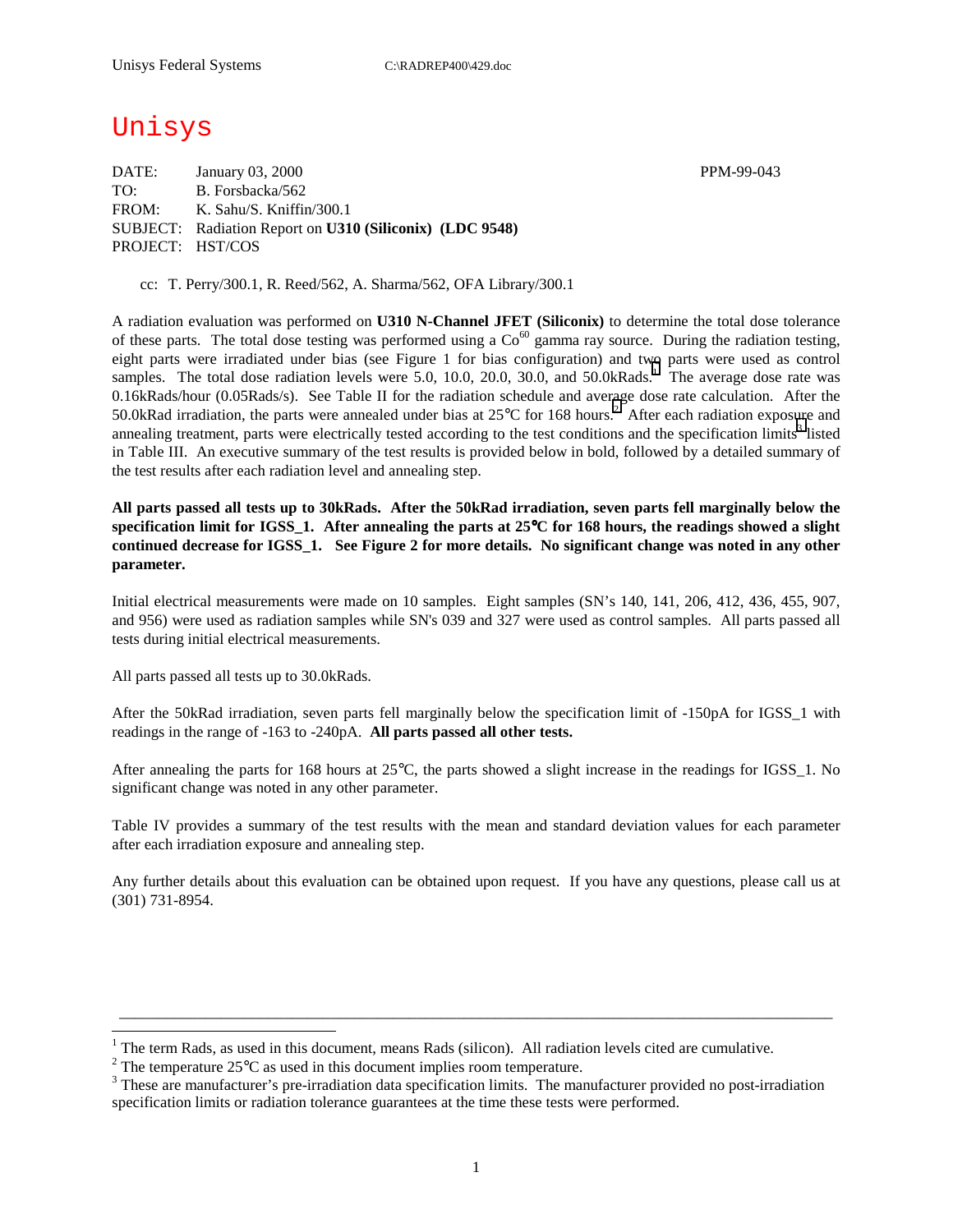#### ADVISORY ON THE USE OF THIS DOCUMENT

The information contained in this document has been developed solely for the purpose of providing general guidance to employees of the Goddard Space Flight Center (GSFC). This document may be distributed outside GSFC only as a courtesy to other government agencies and contractors. Any distribution of this document, or application or use of the information contained herein, is expressly conditional upon, and is subject to, the following understandings and limitations:

(a) The information was developed for general guidance only and is subject to change at any time;

(b) The information was developed under unique GSFC laboratory conditions which may differ substantially from outside conditions;

(c) GSFC does not warrant the accuracy of the information when applied or used under other than unique GSFC laboratory conditions;

(d) The information should not be construed as a representation of product performance by either GSFC or the manufacturer;

(e) Neither the United States government nor any person acting on behalf of the United States government assumes any liability resulting from the application or use of the information.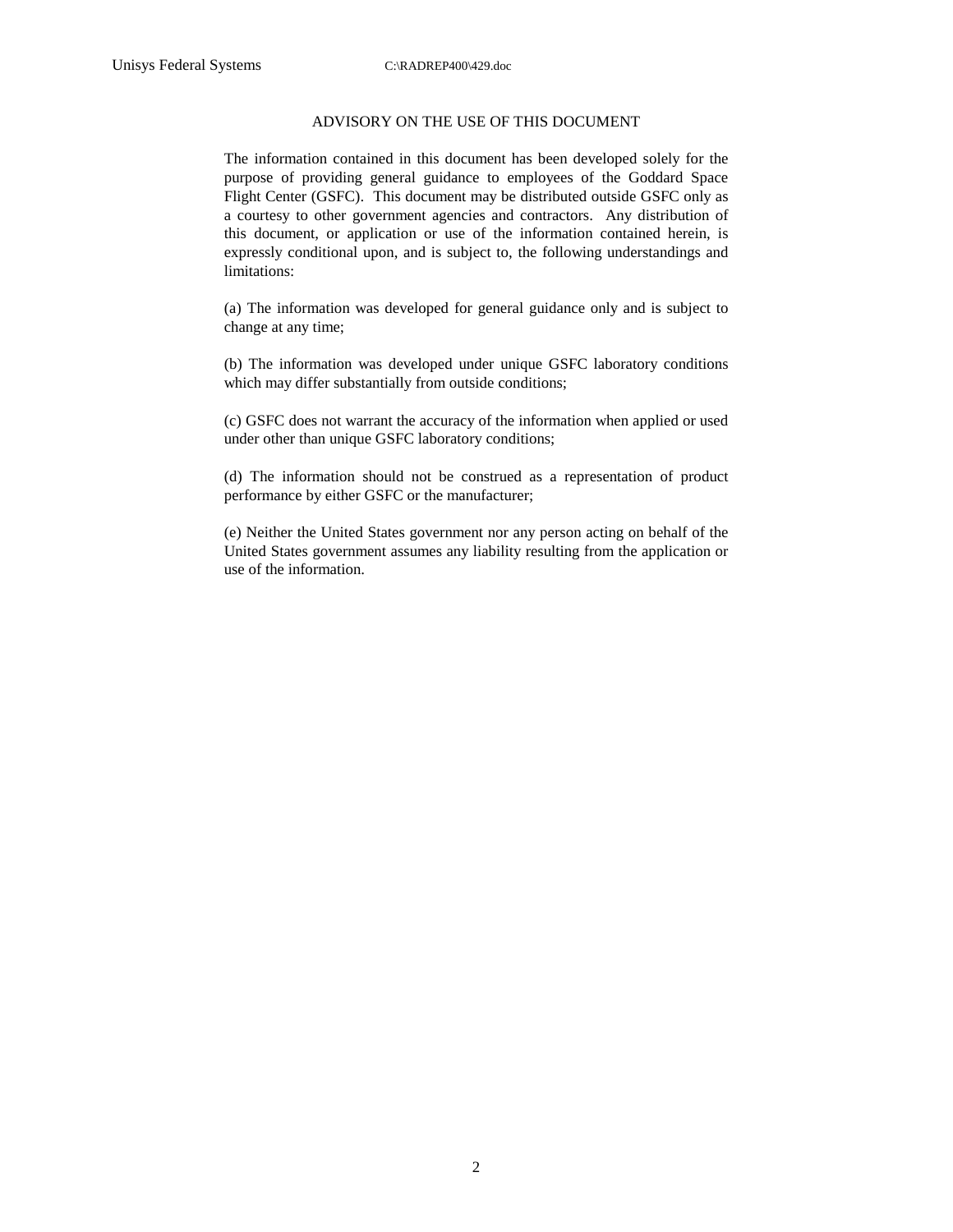### Figure 1. Radiation Bias Circuit for U310



Notes:

- 1.  $V_{GS} = -20.0V \pm 0.2V$ .
- 2.  $R = 10k\Omega, 5\%, \frac{1}{2}W$ .
- 3. Top View.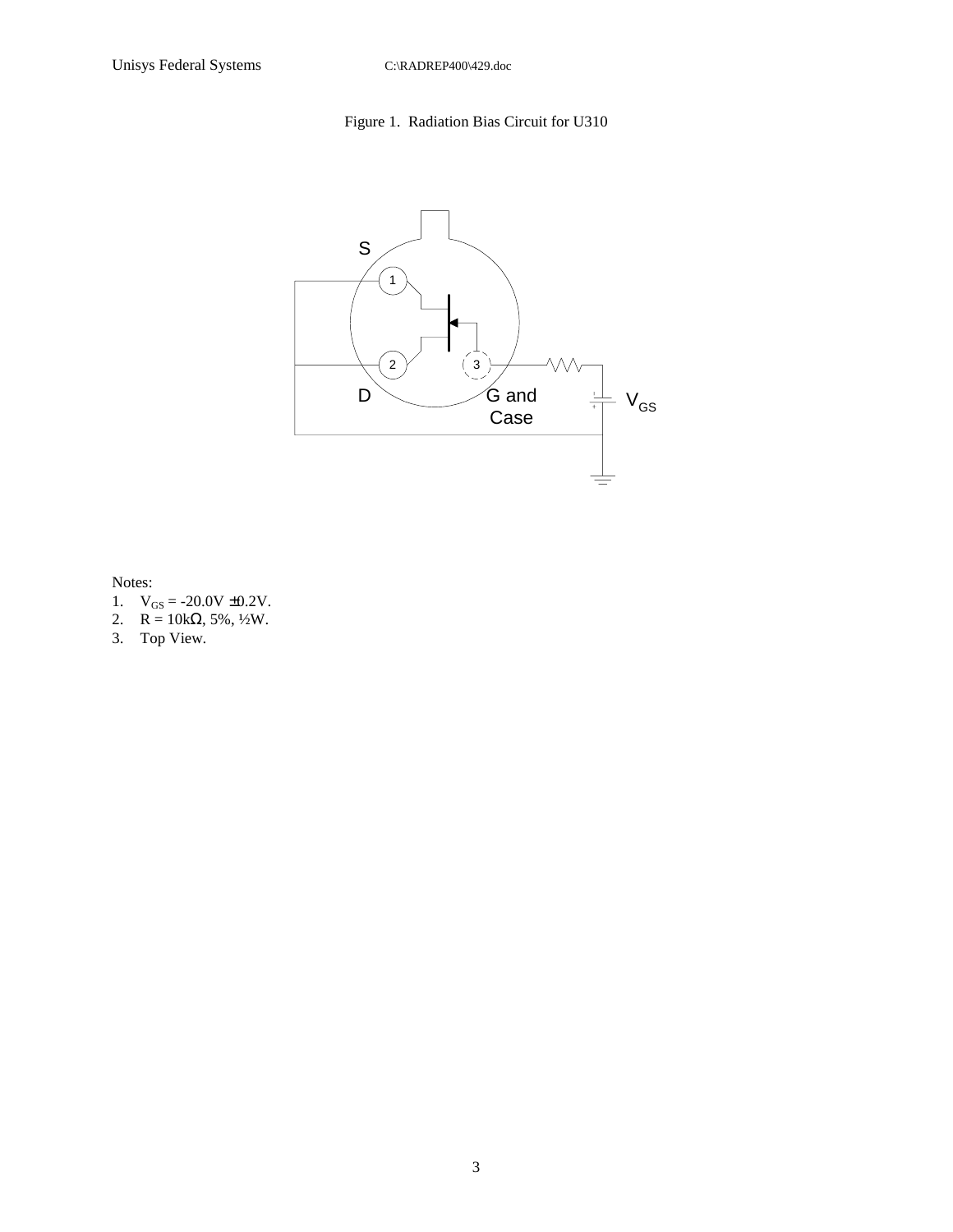| Generic Part Number:                 | U310                                   |  |  |  |  |  |  |
|--------------------------------------|----------------------------------------|--|--|--|--|--|--|
| <b>HST/COS Part Number</b>           | 746-002D 17856                         |  |  |  |  |  |  |
| HST/COS TID Requirement              | 10kRads (RDM = $5$ )                   |  |  |  |  |  |  |
| Charge Number:                       | C00177                                 |  |  |  |  |  |  |
| Manufacturer:                        | Siliconix                              |  |  |  |  |  |  |
| Lot Date Code (LDC):                 | 9548                                   |  |  |  |  |  |  |
| <b>Quantity Tested:</b>              | 10                                     |  |  |  |  |  |  |
| Serial Numbers of Control Samples:   | 039, 327                               |  |  |  |  |  |  |
| Serial Numbers of Radiation Samples: | 140, 141, 206, 412, 436, 455, 907, 956 |  |  |  |  |  |  |
| Part Function:                       | N-Channel JFET                         |  |  |  |  |  |  |
| Part Technology:                     | <b>JFET</b>                            |  |  |  |  |  |  |
| Package Style:                       | 3 Pin TO-52 Can                        |  |  |  |  |  |  |
| Test Equipment:                      | Testronics                             |  |  |  |  |  |  |
| Test Engineer:                       | S. Norris, N. Shah                     |  |  |  |  |  |  |

• The manufacturer for this part guaranteed no radiation tolerance/hardness.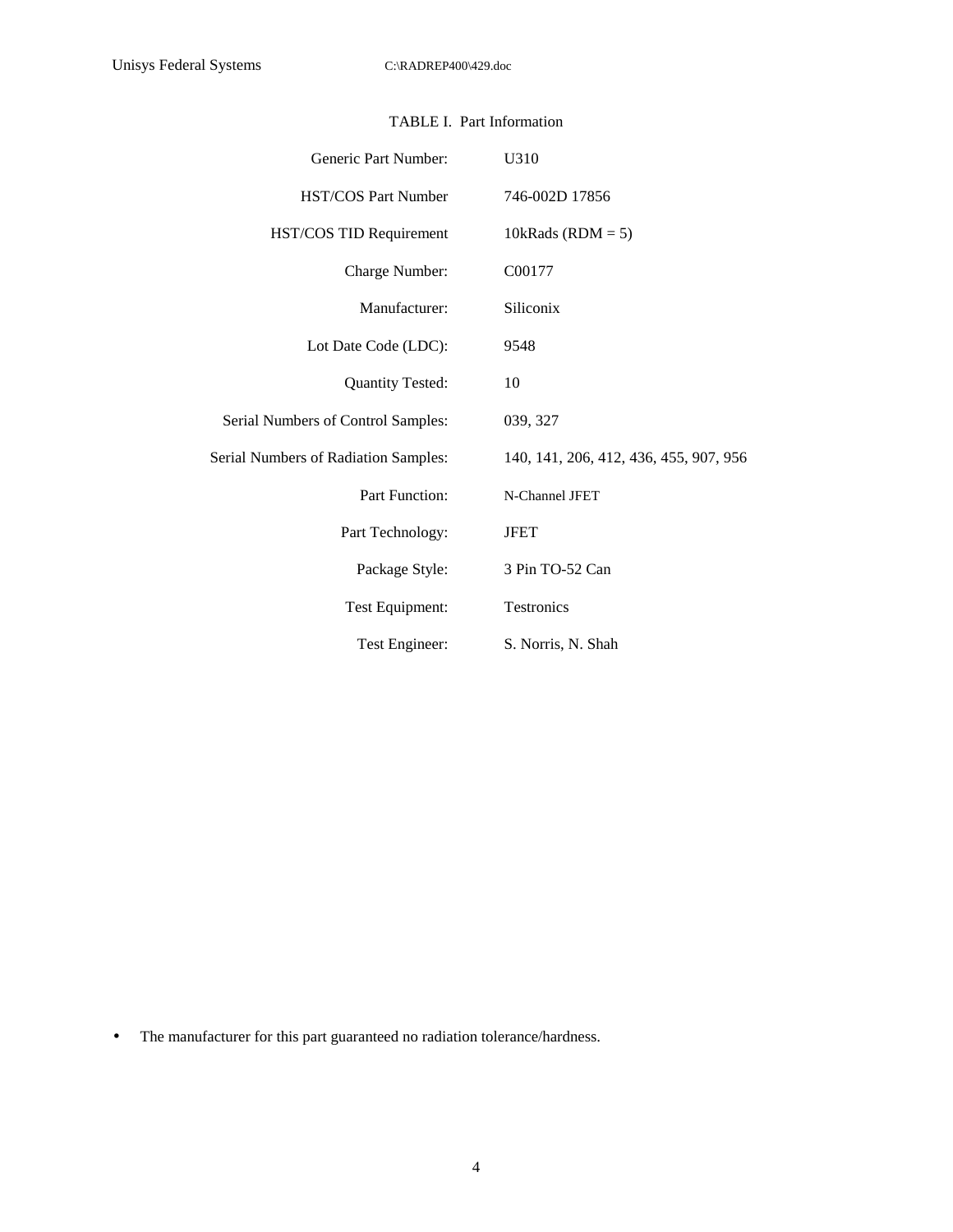| TABLE II. Radiation Schedule for U310                                        |  |  |  |  |  |  |  |
|------------------------------------------------------------------------------|--|--|--|--|--|--|--|
|                                                                              |  |  |  |  |  |  |  |
|                                                                              |  |  |  |  |  |  |  |
|                                                                              |  |  |  |  |  |  |  |
|                                                                              |  |  |  |  |  |  |  |
|                                                                              |  |  |  |  |  |  |  |
|                                                                              |  |  |  |  |  |  |  |
|                                                                              |  |  |  |  |  |  |  |
|                                                                              |  |  |  |  |  |  |  |
|                                                                              |  |  |  |  |  |  |  |
|                                                                              |  |  |  |  |  |  |  |
|                                                                              |  |  |  |  |  |  |  |
|                                                                              |  |  |  |  |  |  |  |
|                                                                              |  |  |  |  |  |  |  |
|                                                                              |  |  |  |  |  |  |  |
| Average Dose Rate = $50,000$ RADS/304 HOURS=164.5 RADS/HOUR= $0.05$ RADS/SEC |  |  |  |  |  |  |  |

PARTS WERE IRRADIATED AND ANNEALED UNDER BIAS, SEE FIGURE 1.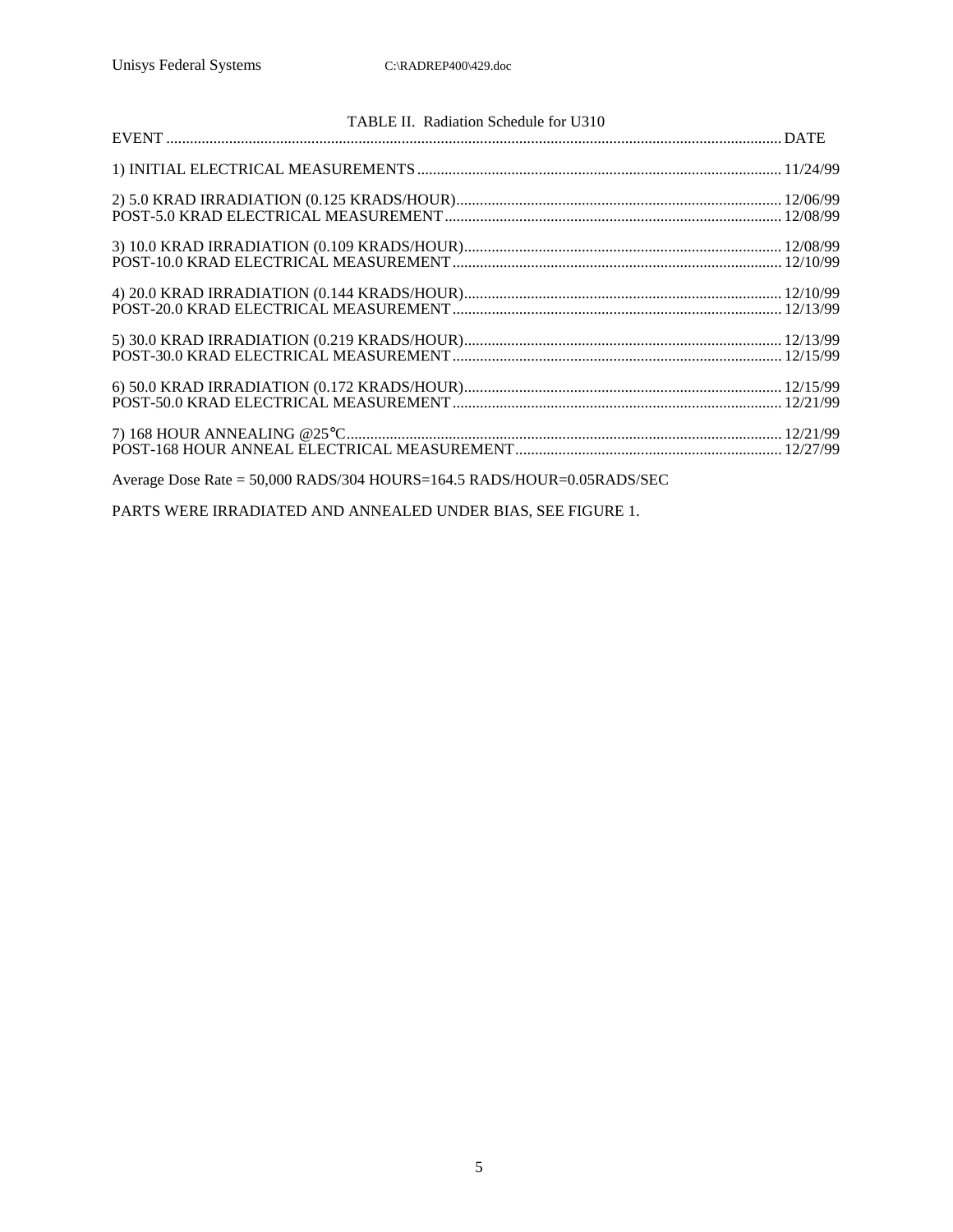### Table III. Electrical Characteristics U310 (1)

| <b>Test</b> |                   |              | <b>Spec. Limit</b> |         |                                       |
|-------------|-------------------|--------------|--------------------|---------|---------------------------------------|
| #           | <b>Parameter</b>  | <b>Units</b> | min                | max     | <b>Test Conditions</b>                |
|             | IGSS 1            | рA           |                    | -150    | $V_{GS}$ = -15V, $V_{DS}$ = 0V        |
| 2           | IGSS <sub>2</sub> | nA           |                    | $-1000$ | $V_{GS} = -25V$ , $V_{DS} = 0V$       |
|             | <b>IDSS</b>       | mA           | 20                 | 60      | $V_{GS}$ = 0V, $V_{DS}$ = 10V, pulsed |
| 4           | VGS(F)            | V            |                    | 1.0     | $I_G = 1mA$ , $V_{DS} = 0V$           |
|             | VGSoff            |              | $-1.0$             | $-6.0$  | $I_D = 1nA$ , $V_{DS} = 10V$          |

Notes:

(1) These are the manufacturer's non-irradiated data sheet specification limits. The manufacturer provided no postirradiation limits at the time the tests were performed.